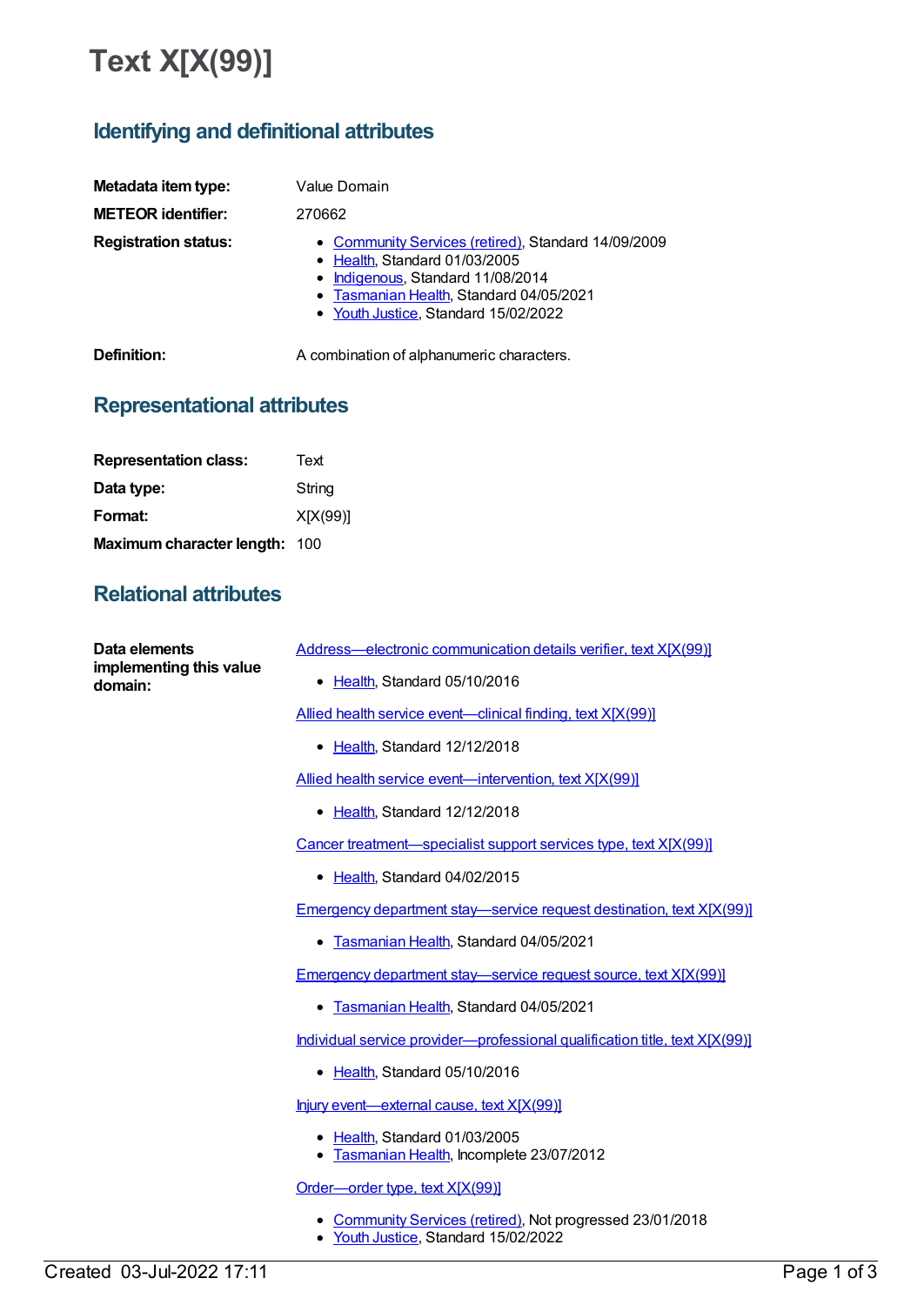[Patient—audiology](https://meteor.aihw.gov.au/content/505007) assessment recommended course of action, text X[X(99)]

• [Indigenous](https://meteor.aihw.gov.au/RegistrationAuthority/6), Standard 11/08/2014

[Patient—comment,](https://meteor.aihw.gov.au/content/507906) text X[X(99)]

[Indigenous](https://meteor.aihw.gov.au/RegistrationAuthority/6), Standard 05/09/2014

[Patient—middle](https://meteor.aihw.gov.au/content/504383) ear condition type, text X[X(99)]

• [Indigenous](https://meteor.aihw.gov.au/RegistrationAuthority/6), Standard 11/08/2014

[Patient—pre-operative](https://meteor.aihw.gov.au/content/567930) ear health diagnosis, text X[X(99)]

• [Indigenous](https://meteor.aihw.gov.au/RegistrationAuthority/6), Standard 05/12/2017

[Patient—presumptive](https://meteor.aihw.gov.au/content/508350) diagnosis type, text X[X(99)]

• [Indigenous](https://meteor.aihw.gov.au/RegistrationAuthority/6), Standard 05/09/2014

[Patient—previous](https://meteor.aihw.gov.au/content/500225) ear health intervention type, text X[X(99)]

• [Indigenous](https://meteor.aihw.gov.au/RegistrationAuthority/6), Standard 11/08/2014

[Patient—type](https://meteor.aihw.gov.au/content/499200) of dental problem treated, text X[X(99)]

• [Indigenous](https://meteor.aihw.gov.au/RegistrationAuthority/6), Standard 08/10/2014

[Patient—type](https://meteor.aihw.gov.au/content/499196) of dental service provided, text X[X(99)]

• [Indigenous](https://meteor.aihw.gov.au/RegistrationAuthority/6), Standard 08/10/2014

[Patient—type](https://meteor.aihw.gov.au/content/568520) of grommet, text X[X(99)]

• [Indigenous](https://meteor.aihw.gov.au/RegistrationAuthority/6), Standard 05/12/2017

Patient—type of medication [recommended,](https://meteor.aihw.gov.au/content/525553) text X[X(99)]

• [Indigenous](https://meteor.aihw.gov.au/RegistrationAuthority/6), Standard 05/09/2014

Person with [cancer—comorbidities,](https://meteor.aihw.gov.au/content/463562) text X[X(99)]

• [Health](https://meteor.aihw.gov.au/RegistrationAuthority/12), Standard 14/05/2015

Person with [cancer—fertility](https://meteor.aihw.gov.au/content/463550) preservation procedure type, text X[X(99)]

• [Health](https://meteor.aihw.gov.au/RegistrationAuthority/12), Standard 04/02/2015

[Person—country](https://meteor.aihw.gov.au/content/696778) of birth, text X[X(99)]

● [Health](https://meteor.aihw.gov.au/RegistrationAuthority/12), Recorded 30/05/2018

[Person—gender,](https://meteor.aihw.gov.au/content/637351) text X[X(99)]

• [Health](https://meteor.aihw.gov.au/RegistrationAuthority/12), Superseded 15/02/2022

[Person—gender,](https://meteor.aihw.gov.au/content/741853) text X[X(99)]

● [Health](https://meteor.aihw.gov.au/RegistrationAuthority/12), Standard 15/02/2022

[Person—prostate](https://meteor.aihw.gov.au/content/481987) cancer diagnostic imaging, text X[X(99)]

• [Health](https://meteor.aihw.gov.au/RegistrationAuthority/12), Standard 14/05/2015

[Person—sex,](https://meteor.aihw.gov.au/content/741731) text X[X(99)]

• [Health](https://meteor.aihw.gov.au/RegistrationAuthority/12), Standard 15/02/2022

Person-sex, text X[X(99)]

• [Health](https://meteor.aihw.gov.au/RegistrationAuthority/12), Superseded 15/02/2022

Person-sexual orientation, text X[X(99)]